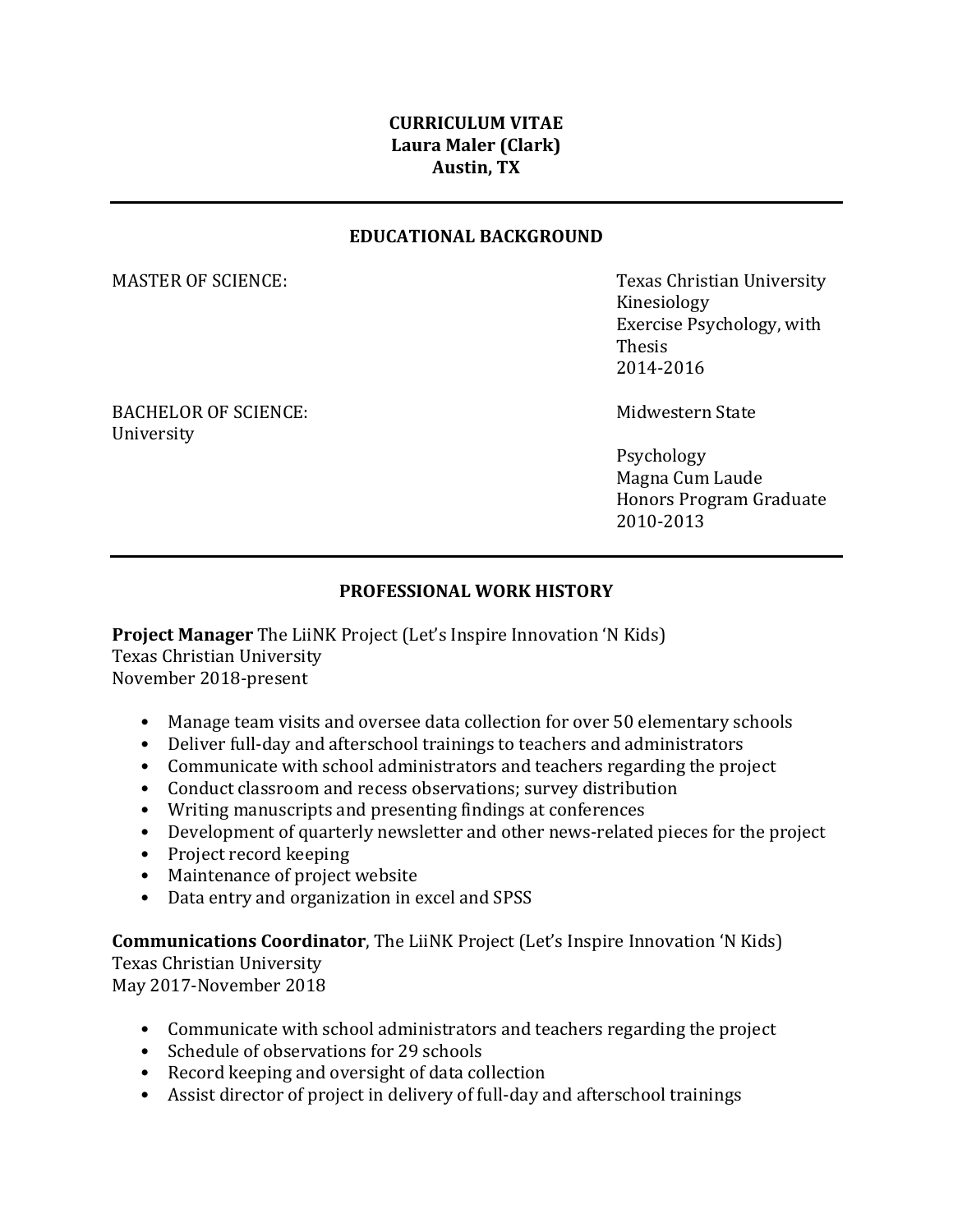- Classroom and recess observations; survey distribution
- Data entry and organization in excel and SPSS
- Maintenance of project website
- Conference presentations

**Research Associate**, The LiiNK Project (Let's inspire innovation 'N Kids)

Texas Christian University May 2016-May 2017

- Classroom and recess observations; survey distribution
- Data entry and organization in excel and SPSS
- Maintenance of project website
- Conference presentations

## **Graduate Assistant**, Kinesiology Department

Texas Christian University

August 2014-May 2016

- Classroom and recess observations
- Data entry in excel and SPSS
- Assist professors in teaching, organizing, and grading for undergraduate Kinesiology courses
- Teach activity courses (e.g., weight training, jogging) to undergraduate students

## **Teaching Assistant,** Kinesiology Department

Texas Christian University August 2014-May 2016

- KINE 40623 Physical Education for Secondary School Youth
- KINE 40313 Individual and Dual Sports
- KINE 20403 Physical Education for Elementary School Children
- KINE 30343 Theory of Coaching

**Research Assistant,** Kinesiology Department Texas Christian University August 2014-May 2016

- Worked with a team of professors, researchers, and students to collect data for an ongoing
- elementary intervention
- Field observations for The LiiNK Project
- Data entry through Excel, SPSS, and Minitab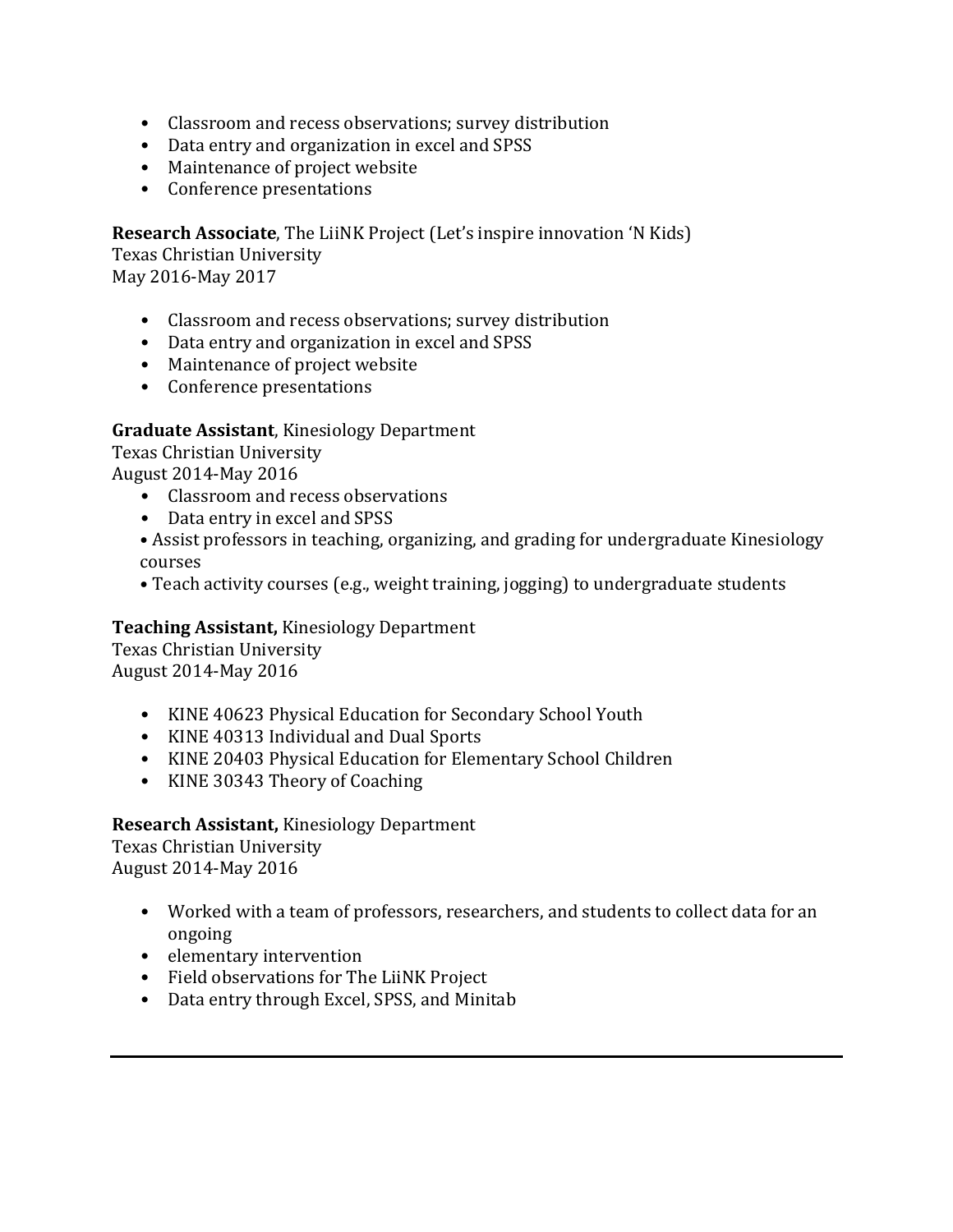### **PROFESSIONAL PUBLICATIONS**

Rhea, D.J., Rivchun, A., & Clark, L. (2018). LiiNK Project: Case Study. Instructional Leadership in the Content Areas: Case Studies for Curriculum and Instruction. Routledge/University Council for Educational Administration.

Rhea, D.J., Rivchun, A., Clark, L., & Farbo, D. (under review). The LiiNK Project® Intervention in K and 1 Public School Children: Effects of unstructured play breaks and character development on classroom behaviors. Journal of School Health.

Clark, L., & Rhea, D. (May, 2017). The LiiNK Project®: Comparisons of Recess, Physical Activity, and Positive Emotional States in Grade K–2 Children. International Journal of Child Health & Nutrition, 6, 54-61.<https://doi.org/10.6000/1929-4247.2017.06.02.1>

### **PROFESSIONAL PRESENTATIONS**

**Maler (Clark), L.**, Rhea, D., & Farbo, D. (April, 2020). Creativity and Outdoor Play – The recipe for all children. U. S. Play Coalition Conference. Online.

Rhea, D. Farbo, D, & **Maler (Clark), L**., (2019) Health disease trends in children: Is unstructured play reversing the trend? HCNHS Faculty Research Symposium

Rhea, D. J., Farbo, D., & **Clark, L.** (April, 2019). Children learning the value of play for life. U.S. Play Coalition Conference. Clemson, South Carolina.

Farbo, D., **Clark, L.** & Rhea, D. J. (March, 2019). The impact of play on overweight/obese children in elementary schools. U.S. Play Coalition Conference. Clemson, South Carolina.

Rhea, D. J., & **Clark, L.** (April 8, 2018). The many spaces of play: The many faces of children. U.S. Play Coalition Conference. Clemson, South Carolina.

Rhea, D. J., Farbo, D., & **Clark, L.** (November 2017). The LiiNK Project: Creating Healthier Kids One Step at a Time. TAHPERD Conference. Fort Worth, Texas.

Rhea, D. J., Rivchun, A. P., & **Clark, L.** (April, 2017). Change agents for play: Program design starts with understanding your audience. US Play Coalition Conference. Workshop. Clemson, South Carolina.

Rhea, D. J., Rivchun, A. P., Lund, E., Brimo, D., & **Clark, L.** (April, 2017). The LiiNK Project: The effects of play and character development on attentional fatigue in public school grades K & 1. US Play Coalition Conference. Clemson, South Carolina.

Rhea, D.J., & **Clark, L.\*** (April, 2016). The relationship of added recesses, physical activity levels, and positive emotional states in K-2 aged children*.* U.S. Play Coalition Conference. Clemson, South Carolina. \*student presentation.